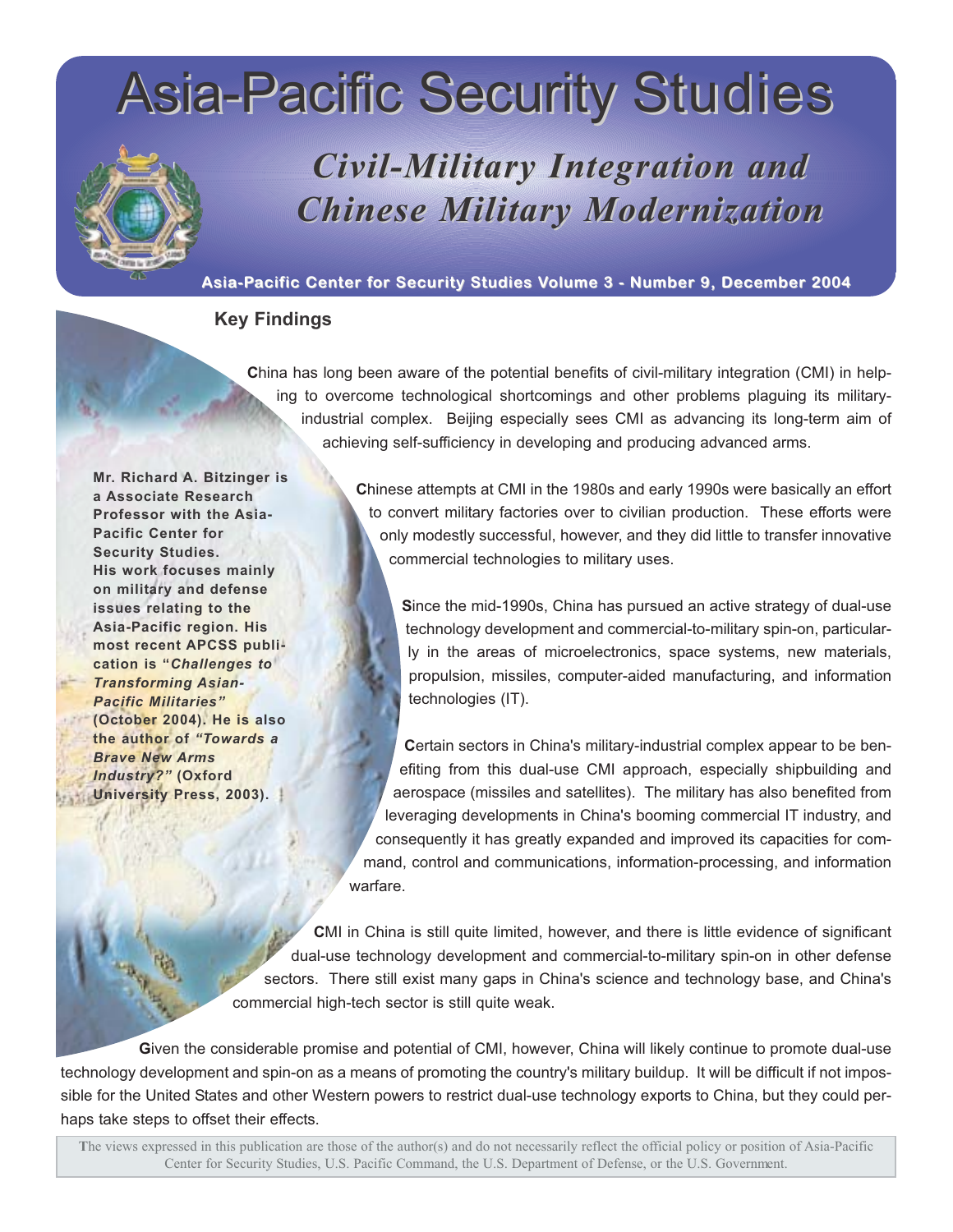| <b>Report Documentation Page</b>                                                                                                                                                                                                                                                                                                                                                                                                                                                                                                                                                                                                                                                                                                                                                                                                                                   |                             |                              |                                                   | Form Approved<br>OMB No. 0704-0188                  |                           |
|--------------------------------------------------------------------------------------------------------------------------------------------------------------------------------------------------------------------------------------------------------------------------------------------------------------------------------------------------------------------------------------------------------------------------------------------------------------------------------------------------------------------------------------------------------------------------------------------------------------------------------------------------------------------------------------------------------------------------------------------------------------------------------------------------------------------------------------------------------------------|-----------------------------|------------------------------|---------------------------------------------------|-----------------------------------------------------|---------------------------|
| Public reporting burden for the collection of information is estimated to average 1 hour per response, including the time for reviewing instructions, searching existing data sources, gathering and<br>maintaining the data needed, and completing and reviewing the collection of information. Send comments regarding this burden estimate or any other aspect of this collection of information,<br>including suggestions for reducing this burden, to Washington Headquarters Services, Directorate for Information Operations and Reports, 1215 Jefferson Davis Highway, Suite 1204, Arlington<br>VA 22202-4302. Respondents should be aware that notwithstanding any other provision of law, no person shall be subject to a penalty for failing to comply with a collection of information if it<br>does not display a currently valid OMB control number. |                             |                              |                                                   |                                                     |                           |
| <b>1. REPORT DATE</b><br><b>DEC 2004</b>                                                                                                                                                                                                                                                                                                                                                                                                                                                                                                                                                                                                                                                                                                                                                                                                                           |                             | 2. REPORT TYPE               |                                                   | <b>3. DATES COVERED</b><br>00-00-2004 to 00-00-2004 |                           |
| <b>4. TITLE AND SUBTITLE</b>                                                                                                                                                                                                                                                                                                                                                                                                                                                                                                                                                                                                                                                                                                                                                                                                                                       |                             |                              |                                                   | 5a. CONTRACT NUMBER                                 |                           |
| <b>Civil-Military Integration and Chinese Military Modernization</b>                                                                                                                                                                                                                                                                                                                                                                                                                                                                                                                                                                                                                                                                                                                                                                                               |                             |                              |                                                   | <b>5b. GRANT NUMBER</b>                             |                           |
|                                                                                                                                                                                                                                                                                                                                                                                                                                                                                                                                                                                                                                                                                                                                                                                                                                                                    |                             |                              |                                                   | 5c. PROGRAM ELEMENT NUMBER                          |                           |
| 6. AUTHOR(S)                                                                                                                                                                                                                                                                                                                                                                                                                                                                                                                                                                                                                                                                                                                                                                                                                                                       |                             |                              |                                                   | <b>5d. PROJECT NUMBER</b>                           |                           |
|                                                                                                                                                                                                                                                                                                                                                                                                                                                                                                                                                                                                                                                                                                                                                                                                                                                                    |                             |                              |                                                   | 5e. TASK NUMBER                                     |                           |
|                                                                                                                                                                                                                                                                                                                                                                                                                                                                                                                                                                                                                                                                                                                                                                                                                                                                    |                             |                              |                                                   | <b>5f. WORK UNIT NUMBER</b>                         |                           |
| 7. PERFORMING ORGANIZATION NAME(S) AND ADDRESS(ES)<br>Asia-Pacific Center for Security Studies, 2058 Maluhia<br>Road, Honolulu, HI, 96815                                                                                                                                                                                                                                                                                                                                                                                                                                                                                                                                                                                                                                                                                                                          |                             |                              |                                                   | 8. PERFORMING ORGANIZATION<br><b>REPORT NUMBER</b>  |                           |
| 9. SPONSORING/MONITORING AGENCY NAME(S) AND ADDRESS(ES)                                                                                                                                                                                                                                                                                                                                                                                                                                                                                                                                                                                                                                                                                                                                                                                                            |                             |                              |                                                   | 10. SPONSOR/MONITOR'S ACRONYM(S)                    |                           |
|                                                                                                                                                                                                                                                                                                                                                                                                                                                                                                                                                                                                                                                                                                                                                                                                                                                                    |                             |                              |                                                   | <b>11. SPONSOR/MONITOR'S REPORT</b><br>NUMBER(S)    |                           |
| 12. DISTRIBUTION/AVAILABILITY STATEMENT<br>Approved for public release; distribution unlimited                                                                                                                                                                                                                                                                                                                                                                                                                                                                                                                                                                                                                                                                                                                                                                     |                             |                              |                                                   |                                                     |                           |
| <b>13. SUPPLEMENTARY NOTES</b>                                                                                                                                                                                                                                                                                                                                                                                                                                                                                                                                                                                                                                                                                                                                                                                                                                     |                             |                              |                                                   |                                                     |                           |
| 14. ABSTRACT                                                                                                                                                                                                                                                                                                                                                                                                                                                                                                                                                                                                                                                                                                                                                                                                                                                       |                             |                              |                                                   |                                                     |                           |
| <b>15. SUBJECT TERMS</b>                                                                                                                                                                                                                                                                                                                                                                                                                                                                                                                                                                                                                                                                                                                                                                                                                                           |                             |                              |                                                   |                                                     |                           |
| 16. SECURITY CLASSIFICATION OF:<br>17. LIMITATION OF                                                                                                                                                                                                                                                                                                                                                                                                                                                                                                                                                                                                                                                                                                                                                                                                               |                             |                              |                                                   | 18. NUMBER                                          | 19a. NAME OF              |
| a. REPORT<br>unclassified                                                                                                                                                                                                                                                                                                                                                                                                                                                                                                                                                                                                                                                                                                                                                                                                                                          | b. ABSTRACT<br>unclassified | c. THIS PAGE<br>unclassified | <b>ABSTRACT</b><br>Same as<br><b>Report (SAR)</b> | OF PAGES<br>4                                       | <b>RESPONSIBLE PERSON</b> |

**Standard Form 298 (Rev. 8-98)**<br>Prescribed by ANSI Std Z39-18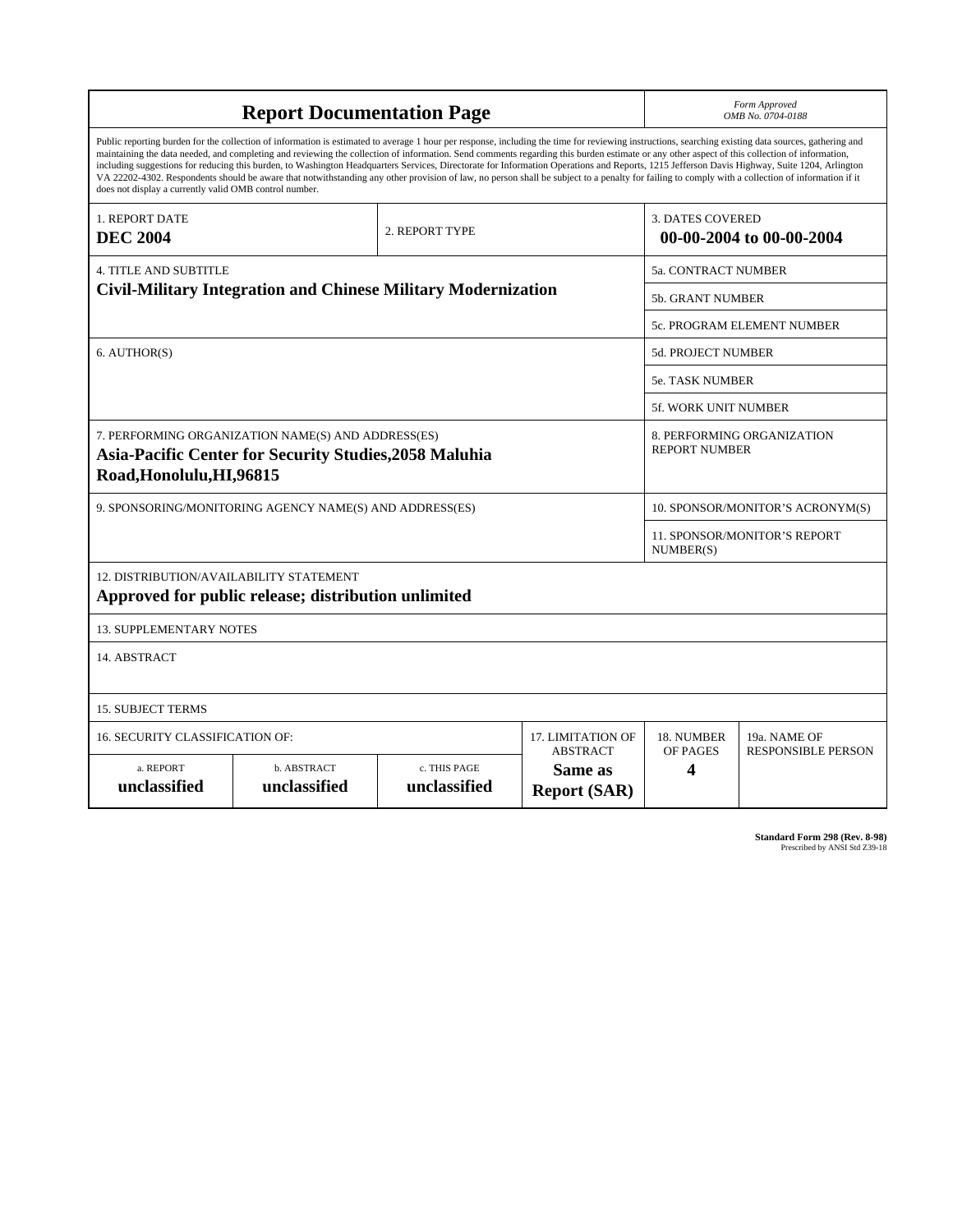#### **Introduction**

Civil-military integration (CMI) is the process of combining the defense and civilian industrial bases so that common technologies, manufacturing processes and equipment, personnel, and facilities can be used to meet both defense and commercial needs. According to the U.S. Congressional Office of Technology Assessment, CMI includes:

cooperation between government and commercial facilities in research and development (R&D), manufacturing, and/or maintenance operations; combined production of similar military and commercial items, including components and subsystems, side by side on a single production line or within a single firm or facility, and use of commercial off-the-shelf items directly within military systems.

CMI can occur on three levels: facility, firm, and sector. Facilities can share personnel, equipment, and materials, and even manufacture defense and civilian goods side-by-side. Firm-level integration involves separate production lines but the joint military-civilian use of corporate resources (management, labor, and equipment). Finally, integrated industrial sectors (such as aerospace or shipbuilding) can draw from a common pool of research and development activities, technologies, and production processes.

There are many potential benefits of CMI to military modernization efforts. Adapting already available commercial technologies to meeting military needs can save money, shorten development and production cycles, and reduce risks in weapons development. CMI can also improve the quality of military equipment and contribute to more efficient production and acquisition of military systems. Above all, CMI permits arms industries and militaries to leverage critical technological advances in sectors where the civilian side has clearly taken the lead in innovation, particularly information technologies (IT), such as communications, computing, and microelectronics. In this regard, the Chinese People's Liberation Army (PLA) has been particularly influenced by the emerging IT-based revolution in military affairs, and it sees considerable potential for force multipliers in such areas as information warfare, digitization of the battlefield, and networked systems.

China, like many countries, is keenly aware of the potential benefits of CMI in reducing the costs and risks of weapons development and production, and in accelerating the process of military modernization. Additionally, however, the Chinese military sees CMI as advancing its long-term objective of greater self-sufficiency in arms procurement, by enabling the PLA "to source more of its critical and sensitive technologies domestically" and subsequently reduce its dependencies upon foreign suppliers for its most advanced weapons. For China, therefore, CMI is basically a new wrinkle on the classic techno-nationalist development strategy of a joint government-industry-military effort to acquire, nurture, indigenize, and diffuse critical dual-use technologies deemed essential to national security and defense. China, therefore, has a considerable stake in making CMI work.

#### **Background to the Chinese Military-Industrial Complex**

China possesses one of the oldest, largest, and most diversified militaryindustrial complexes in the developing world. It is one of the few countries in the newly industrialized world to produce a full range of military equipment, from small arms to armored vehicles to fighter aircraft to warships and submarines, in addition to nuclear weapons and intercontinental ballistic missiles.

At the same time, the state-owned military-industrial complex has long suffered from a number of weaknesses and shortcomings. China's defense

technology base is perhaps 20 years behind the West in several critical areas, including aeronautics, propulsion (such as jet engines), microelectronics, computers, avionics, sensors and seekers, electronic warfare, and advanced materials. The arms industry has traditionally been poor when it comes to quality control and systems integration, and burdened by too many workers too much productive capability, and too many managers afraid to take risks and to embrace market forces. As a result, arms production in China has largely been inefficient, wasteful, and unprofitable. Finally, China's defense industry has typically been isolated from the rest of the country's industrial base, limiting its access to innovation and breakthroughs found in other sectors of the national economy.

### **China's Defense Industry and CMI, Early 1980s to the Mid-1990s: Defense Conversion**

The Chinese defense industry's first attempts at civil-military integration ran from roughly the early 1980s to the mid-1990s and were basically an effort to rectify its acute economic, structural, and organizational problems through a concerted attempt to convert military factories over to the manufacture of civilian products. In particular, commercial production was seen as a means of absorbing excess capacity and manpower in the arms-producing sector, providing defense enterprises with additional sources of revenues to compensate for their under-performing military product lines, and encouraging their directors and managers to bring their enterprises more in line with market forces. This strategy was officially embodied in Deng Xiaoping's so-called "Sixteen Character" slogan, which called for "combining the military and civil, combining peace and war, giving priority to military products, and making the civil support the military."

With Beijing's enthusiastic blessing, therefore, the defense industry branched out into a broad array of civilian manufacturing during the 1980s and 1990s. China's aviation industry, for example, established a number of commercial joint ventures with Western aircraft companies. The McDonnell Douglas Corporation set up a production line in Shanghai to build MD-82 and MD-90 passenger jets. Boeing, the European Airbus consortium, Sikorsky Helicopter, Pratt & Whitney (a manufacturer of jet engines), and Bombardier of Canada all established facilities at various China aircraft factories to produce subassemblies and parts for Western civil aircraft. Beginning in the 1980s, Chinese shipyards successfully converted much of their production to more profitable civilian products, such as bulk carriers and general cargo ships. China's missile industry entered the lucrative satellite-launching business, with its series of Long March space-launch vehicles.

Additionally, many defense enterprises became engaged in commercial ventures far outside of their traditional economic activities. Ordnance factories assembled motorcycles, aircraft companies built mini-cars and buses, and missile facilities put together refrigerators, television sets, and even corrugated boxes. By the mid-1990s, 70 percent of all taxicabs, twenty percent of all cameras, and two-thirds of all motorcycles produced in China came out of former weapons factories. By the late 1990s, 80 to 90 percent of the value of defense industry output was estimated to be nonmilitary.

Very little of this earlier conversion effort actually aided the Chinese military-industrial complex, however. For one thing, defense conversion has been no guarantee of financial success, and many former weapons factories have actually lost money on civilian production. In particular, many failed to create reliable, "main-stay" product lines or develop a more consumer-savvy attitude when it came to price, quality, and adding new features. More important, defense conversion did little to benefit China's defense industry in terms of acquiring and diffusing potentially useful commercial technologies to the military sector. The concern that con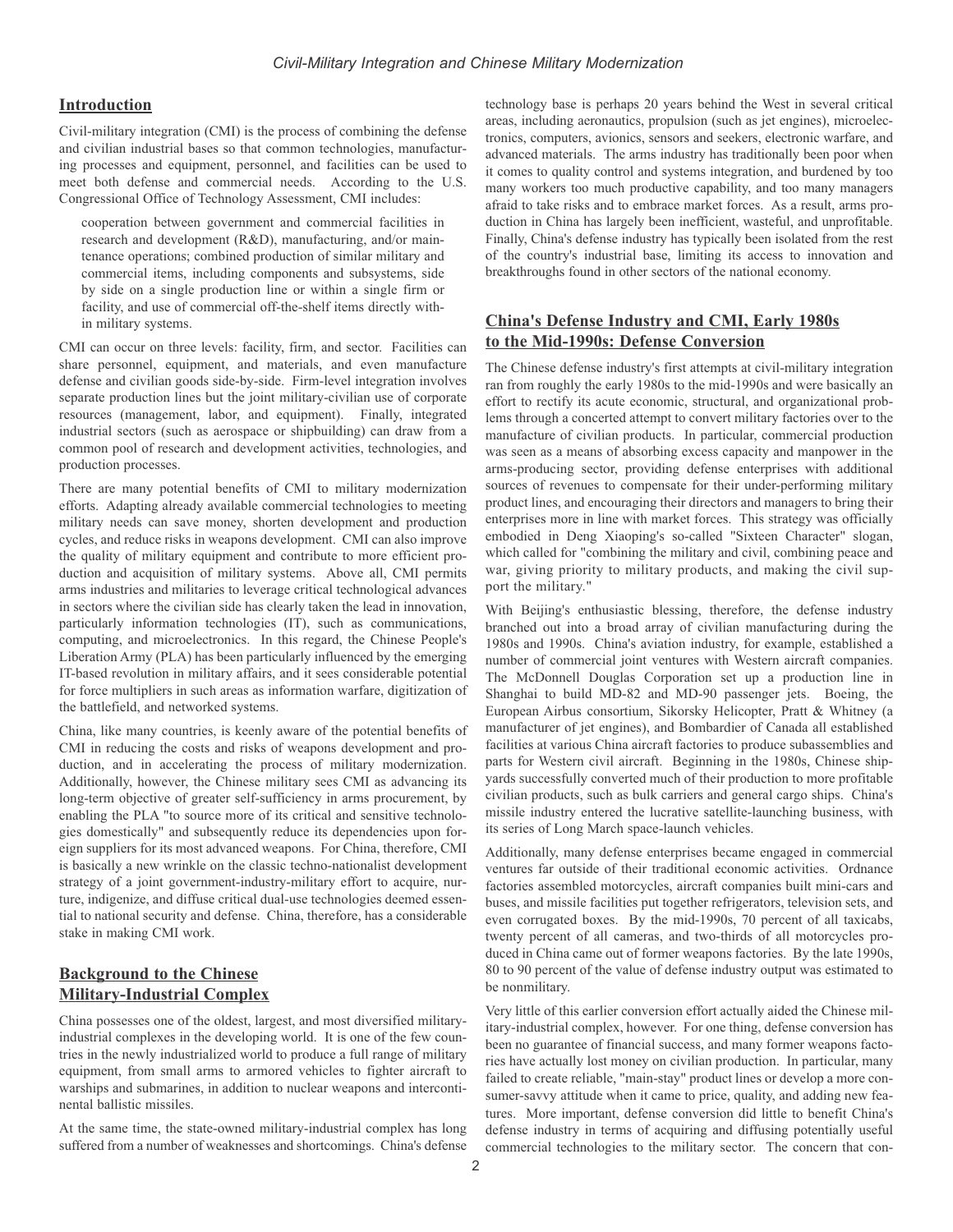version meant a process of "swords into plowshares - and better swords" was largely unfounded. If anything, spin-off - that is, the transfer of military technologies to civilian applications (such as in the development of China's space-launch business, which was initially based on the commercialization of its intercontinental ballistic missile systems) - was more important during this period than civilian-to-military *spin-on*.

At the same time, the *opportunities* for the direct spin-on of civilian technologies to military production remained limited. In the aviation industry, for example, while the Chinese acquired a number of advanced numerically controlled machine tools, for use in commercial aircraft production, end-user restrictions kept these from being diverted to military use. With regard to the shipbuilding industry, even as late as the mid-1990s commercial programs had little impact on improving China's ability to produce modern warships or to develop advanced naval technologies. The shipbuilding industry's low technology base, while sufficient for building cargo ships, offered little value-added to the design and construction of warships.

This is not to say that some efforts at dual-use technology development did not take place during this period. In fact, a critical science and technology development effort, the so-called 863 Program, was launched in the mid-1980s; the 863 Program was a long-term initiative to expand and advance China's high-technology base in a number of areas, many of which had potential military applications, including aerospace, lasers, opto-electronics, semiconductors, and new materials. The 863 Program, however, was essentially a basic and applied research activity, and initially it was not set up (or funded) in order to promote and diffuse these technologies for practical - and particularly military - uses.

At best, therefore, efforts at civil-military integration during this period only *indirectly* aided Chinese weapons development and production, to the extent that the military-industrial complex benefited from overall economic growth. In some cases, defense conversion did help to reduce overhead costs and generate new sources of income to underwrite new arms production. In general, however, there were few linkages between military and civilian production and, in particular, very few efforts to develop dual-use technologies or to apply innovative civilian technologies to military uses.

#### **China's Defense Industry and CMI, Mid-1990s to the Present: Exploitation of Dual-Use Technologies**

China's approach to civil-military integration began to change around the mid-1990s, and it entailed a crucial shift in policy, from conversion (i.e., switching military factories over to civilian use) to the promotion of integrated dual-use industrial systems capable of developing and manufacturing both defense and military goods. This new strategy was embodied and made a priority in the defense industry's five-year plan for 2001- 2005, which emphasized the dual importance of both the transfer of military technologies to commercial use and the transfer of commercial technologies to military use, and which therefore called for the Chinese arms industry to not only to develop dual-use technologies but to actively promote joint civil-military technology cooperation. Consequently, the spinon of advanced commercial technologies both to the Chinese militaryindustrial complex and in support of the overall modernization of the PLA was made explicit policy.

The key areas of China's new focus on dual-use technology development and subsequent spin-on include microelectronics, space systems, new materials (such as composites and alloys), propulsion, missiles, computer-aided manufacturing, and particularly information technologies. Over the past decade, Beijing has worked hard both to encourage further domestic development and growth in these sectors and to expand linkages and collaboration between China's military-industrial complex and civilian high-technology sectors. In 2002, for example, the Chinese government created a new enterprise group, the China Electronics Technology Corporation, to promote national technological and

industrial developments in the area of defense-related electronics. Under the Tenth Five Year Plan (2001-2005), many technology breakthroughs generated under the 863 S&T program were finally slated for development and industrialization. Defense enterprises have formed partnerships with Chinese universities and civilian research institutes to establish technology incubators and undertake cooperative R&D on dual-use technologies. Additionally, foreign high-tech firms wishing to invest in China have been pressured to set up joint R&D centers and to transfer more technology to China.

These efforts at exploiting dual-use technologies have apparently paid dividends in at least a few defense sectors. China's military shipbuilding, for example, appears to have particularly benefited from CMI efforts over the past decade. Following an initial period of basically low-end commercial shipbuilding - such as bulk carriers and container ships - China's shipyards have since the mid-1990s progressed toward more sophisticated ship design and construction work. In particular, moving into commercial shipbuilding began to bear considerable fruit beginning in the late 1990s, as Chinese shipyards modernized and expanded operations, building huge new dry-docks, acquiring heavy-lift cranes and computerized cutting and welding tools, and more than doubling their shipbuilding capacity. At the same time, Chinese shipbuilders entered into a number of technical cooperation agreements and joint ventures with shipbuilding firms in Japan, South Korea, Germany, and other countries, which gave them access to advanced ship designs and manufacturing technologies in particular, computer-assisted design and manufacturing, modular construction techniques, advanced ship propulsion systems, and numerically controlled processing and testing equipment.

As a result, military shipbuilding programs collocated at Chinese shipyards have been able to leverage these considerable infrastructure and software improvements when it comes to design, development, and construction. This in turn has permitted a significant expansion in naval ship construction since the turn of the century, and since 2000, China has launched at least six new diesel-powered submarines, three destroyers, and four frigates, with eight more warships under construction; this is nearly double the rate of naval ship construction during the 1990s. Moreover, the quality and capabilities of Chinese warships have also apparently improved. In 2001, for example, China began work on the first in a new class of domestically developed, 9,000-ton guided-missile destroyer, the Type 052B, equipped with a long-range air-defense missile system and incorporating low-observable features in its design. A further refinement on this class, outfitted with a rudimentary Aegis-type phasedarray radar, is the Type-052C destroyer, first launched in 2003. China is also currently producing the *Song*-class diesel-electric submarine, the first Chinese submarine to have a skewed propeller for improved quieting and capable of carrying an encapsulated antiship cruise missile that can be launched underwater.

Even more important, the PLA has clearly benefited from piggybacking on the development and growth of the country's commercial IT industry. The PLA is working hard to expand and improve its capacities for command, control and communications, informationprocessing, and information warfare, and it has been able to enlist many local IT firms in support of its efforts. These include Huawei Technologies (which manufactures switches and routers for communications networks), Zhongxing Telecom (ZTE, mobile and fiberoptic networks), Julong (switchboards), and Legend and Beijing Founder (computers). Many of these companies have close ties to China's military-industrial complex, and some, such as Huawei, Julong, and Legend, were founded by former PLA officers. Consequently, the PLA has developed its own separate military communications network, utilizing fiber-optic cable, cellular and wireless systems, microwave relays, and long-range high frequency radios, as well as computer local area networks.

Two other defense sectors are worth noting when it comes to achieving some success in civil-military integration. First, China's satellite business